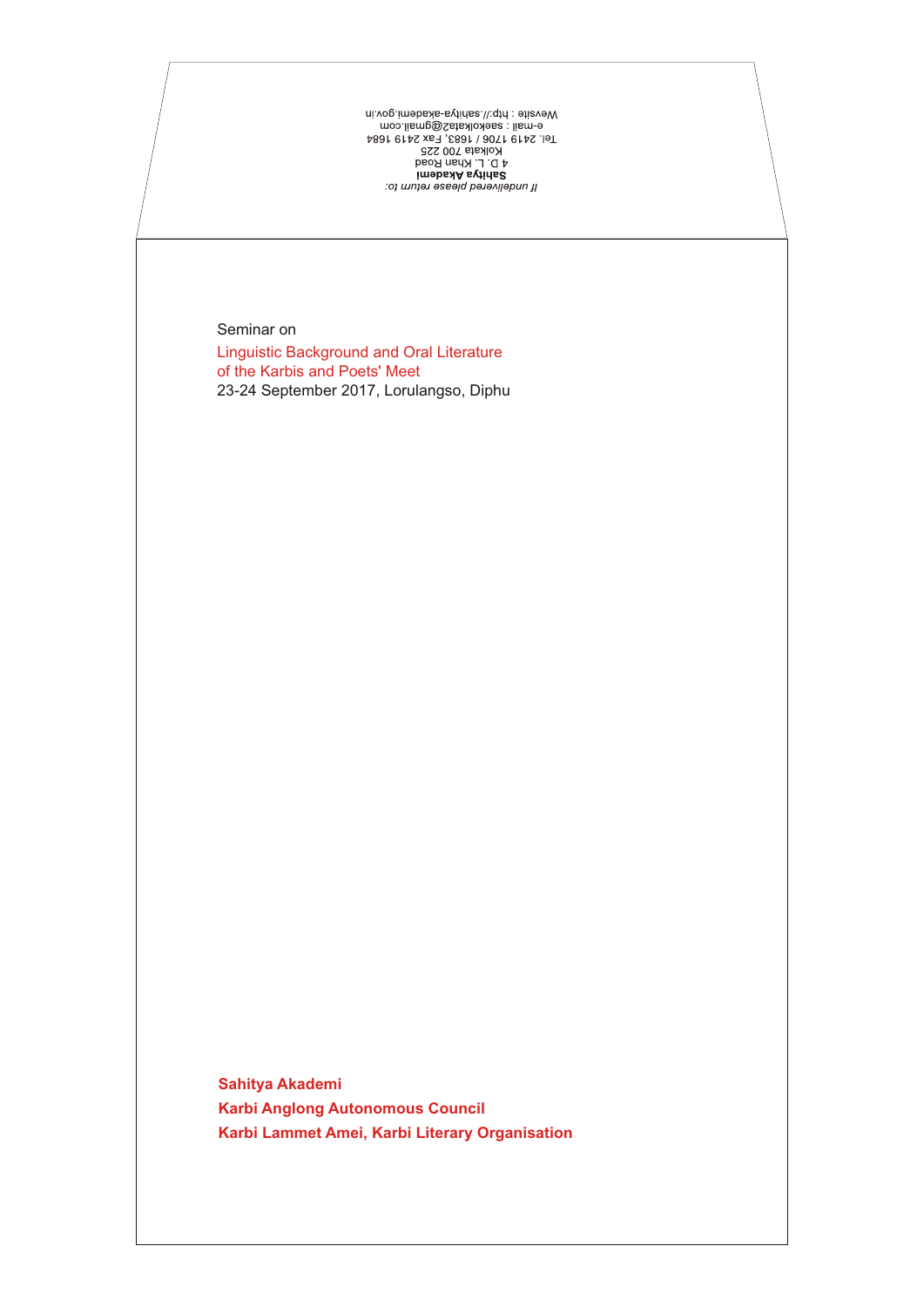

# Sahitya Akademi Karbi Anglong Autonomous Council

and

## Karbi Lammet Amei, Karbi Literary Organisation cordially invite you to the Seminar on

Linguistic Background and Oral Literature of the Karbis and Poets' Meet of the Karbi and other Languages of the Region

**on 23-24 September 2017**

at Farmers Growth Centre (Agriculture) Auditorium, Diphu, Assam

### P R O G R A M M E

#### Saturday 23 September 2017

Welcome Address K. Sreenivasarao

#### Inaugural Session: 10.00 am

*Secretary, Sahitya Akademi* Inauguration Rongbong Terang *Eminent Writer* Keynote Address Premananda Muchahary *Convener, Bodo Advisory Board, Sahitya Akademi*  Chief Guest **Tuliram Ronghang** *Chief Executive Member, KAAC* Guest of Honour Rupsing Teron *In charge, Art & Culture, KAAC* Vote of Thanks Goutam Paul *Officer-in-Charge, Sahitya Akademi, Kolkata*

*Tea*

First session: 12.00 noon

Speakers **Dhananjay Narzary** 

Khoyasing Hanse Krishna Rongpi Monalisa Rongpipi Rabindra Teron Chair **Anil Boro** 

*Lunch*